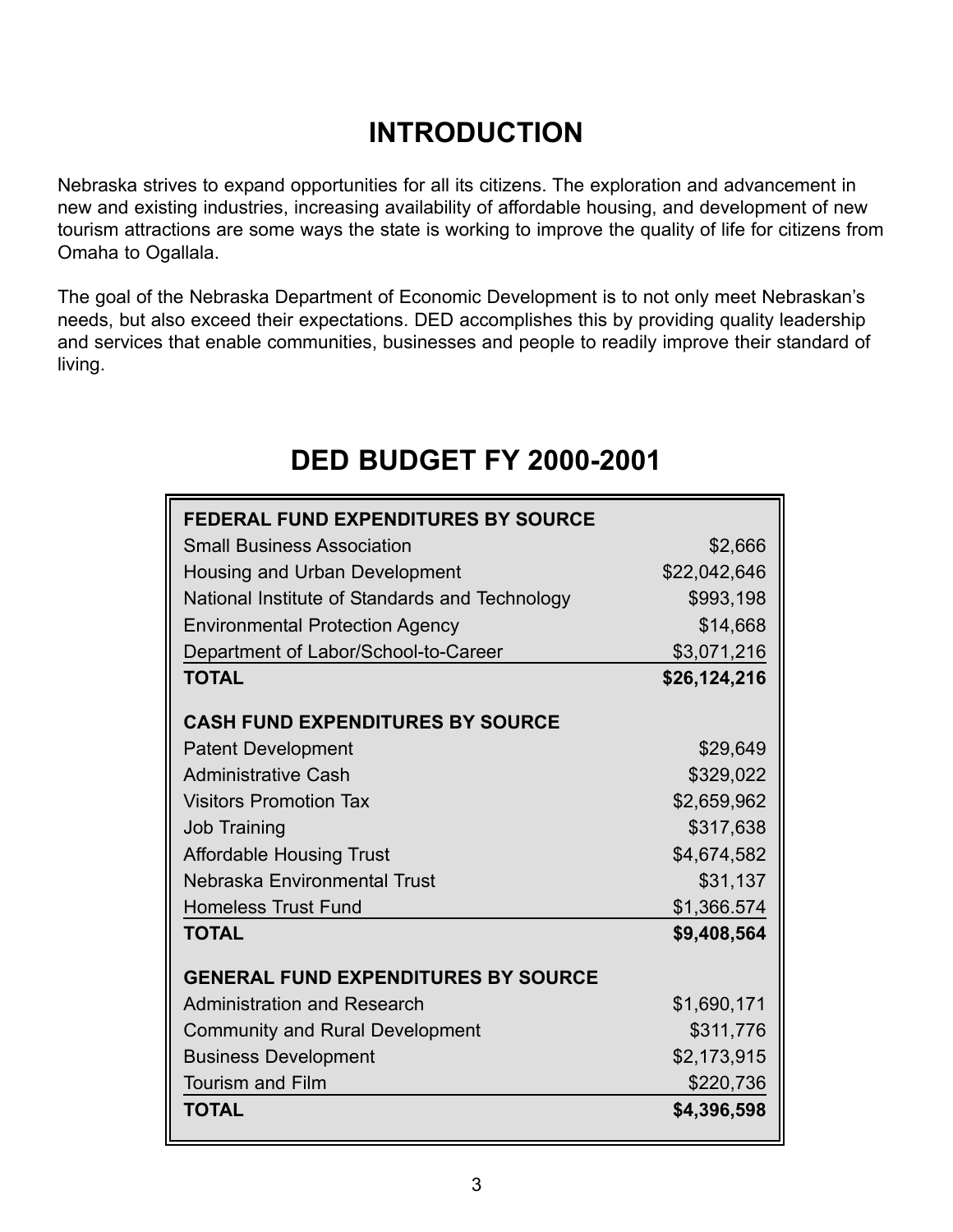# STATE OF NEBRASKA

**OFFICE OF THE GOVERNOR** P.O. Box 94848 Lincoln, Nebraska 68509-4848 Phone: (402) 471-2244



**Mike Johanns** *--*

Dear Nebraska Neighbors:

At the dawn of a new century and new economic era for our state, Nebraskans can proudly reflect back over more than a century of solid, steady progress as they anticipate and prepare for the challenges that lie ahead. This 2000 annual report reflects the tremendous strides in community and economic development that Nebraska now makes in the quick turn of a year's time. It also offers a plan for aligning Nebraska's assets with the demands of the new world economy to facilitate future growth.

Improving the quality of life for all Nebraskans is the foundation on which the state was formed in 1867, and the springboard from which we embark into the future. In communities across the state, we see quality in the form of new businesses, updated public works infrastructure, expanded tourism offerings, and volunteers and organizations providing more needs-based programs for people of all ages.

In today's global marketplace, strengthening and growing Nebraska's economy especially depends on adding value to the state's diverse agricultural products to meet the growing demands of consumer's changing nutritional needs, as well as new and fast-growing fields, such as biotechnology. During the past year, I led delegations to Australia, Korea, Malaysia, Singapore and Taiwan to strengthen our trade relations and increase the number of exported Nebraska goods.

Growth would appear to play a big role in Nebraska's economic future as well. The Bureau of Business Research at the University of Nebraska-Lincoln estimates that non-farm employment in the state will grow 1.2 percent in 2001, that non-farm personal income will grow 5.7 percent in 2001, and our total taxable retail sales will grow about 4.9 percent in 2001.

By continuing to aggressively recruit new and expanding businesses, build more affordable housing, attract new and retain existing employees, and develop new opportunities as these come available, Nebraska will secure its place among the global leaders in the 21st century.

Sincerely,

Mike Johanns Governor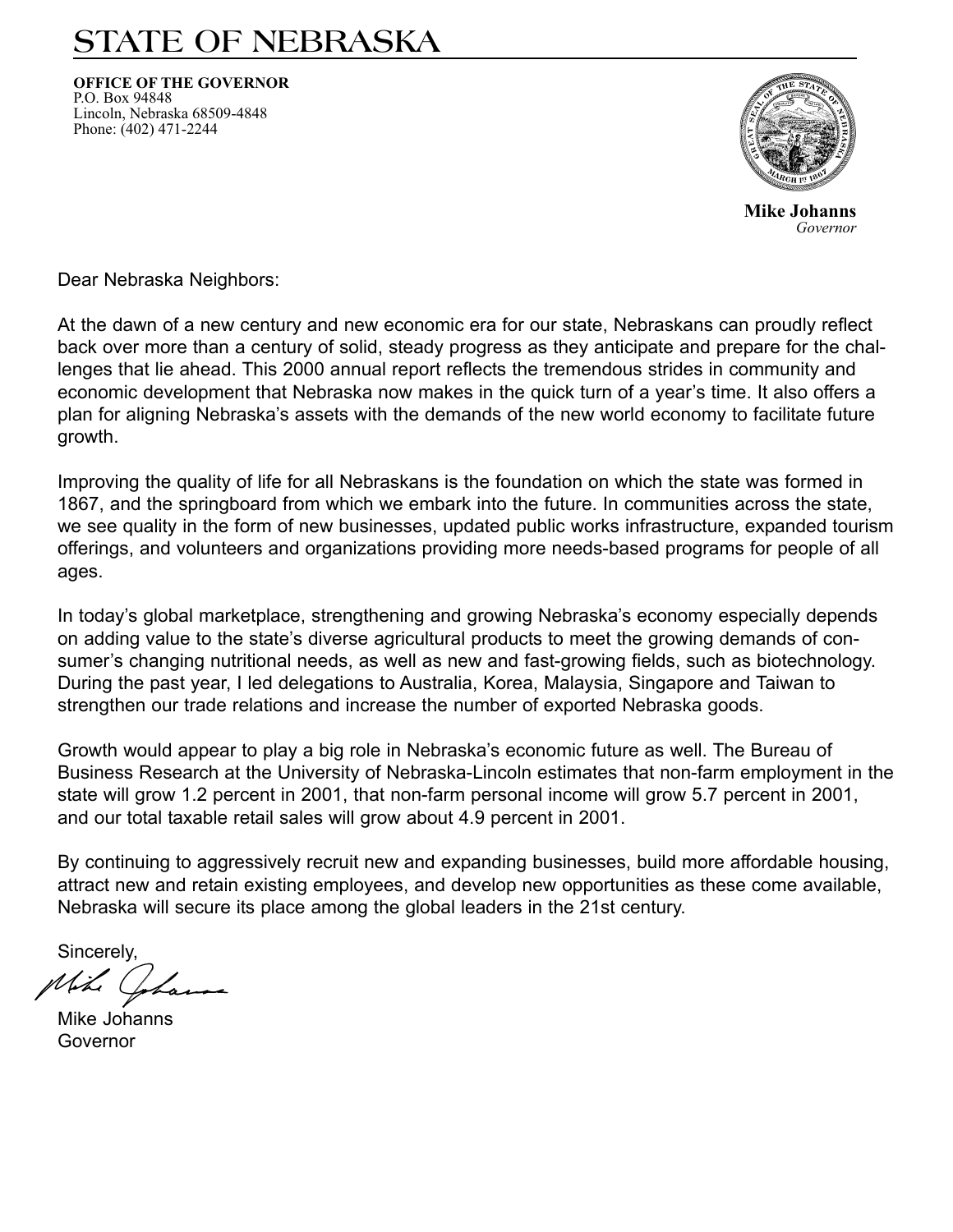# STATE OF NEBRASKA

#### **DEPARTMENT OF ECONOMIC DEVELOPMENT**



Mike Johanns

Governor

**Al Wenstrand Director** 301 Centennial Mall South P.O. Box 94666 Lincoln, Nebraska 68509-4666 Phone (402) 471-3111 Toll Free (800) 426-6505 FAX (402) 471-3778

Dear Governor Johanns, Speaker Kristensen, Members of the Legislature and Citizens of Nebraska:

On behalf of the Nebraska Department of Economic Development (DED), I present our fiscal year 1999-2000 Annual Report.

'Change' remained the operative word this fiscal year as the department focused its efforts on providing more in-depth programs and services to Nebraskans right where they live. Several home office positions were restructured into field staff positions, to enable DED to respond more thoroughly and immediately to communities' needs. The regional team has grown to 22 staff, while the department's Lincoln staff was reduced by four. Additionally, a rotation of management responsibilities resulted in a fresh approach to programming.

Change also was a primary characteristic of a new Target Industry Study undertaken in June by DED and a host of partnering organizations. The study outlined ways that the state could change and grow in its existing strengths of agribusiness, metal products manufacturing and financial services, as well as in new knowledge-based areas of biotechnology, electronics manufacturing and information technology/software development.

With these study results, DED has set out to develop a statewide strategic implementation plan for economic expansion. Implementing this plan will require the united vision and participation of people at the local and state levels, in both the public and private sectors.

The need for a quality Nebraska workforce in the face of a changing global economy also remained a top priority. The increasing demand for quality workers continues to strain Nebraska's available human resources. While the state still boasts the lowest or second lowest unemployment rate in the U.S. — 2.9% in 1999 compared with 4.2% nationwide — the need is great for experienced workers. DED continues to work with communities in developing a workforce capable of changing and adapting to the demands of employers in the 21st century.

While change does not guarantee progress, progress absolutely requires change. DED is proud of the positive changes made during this past year and the progress that has resulted from these changes. The department will continue on this course of positive change and adaptation to help meet the development needs of all Nebraskans.

Sincerely,

Al Wenstrand **Director**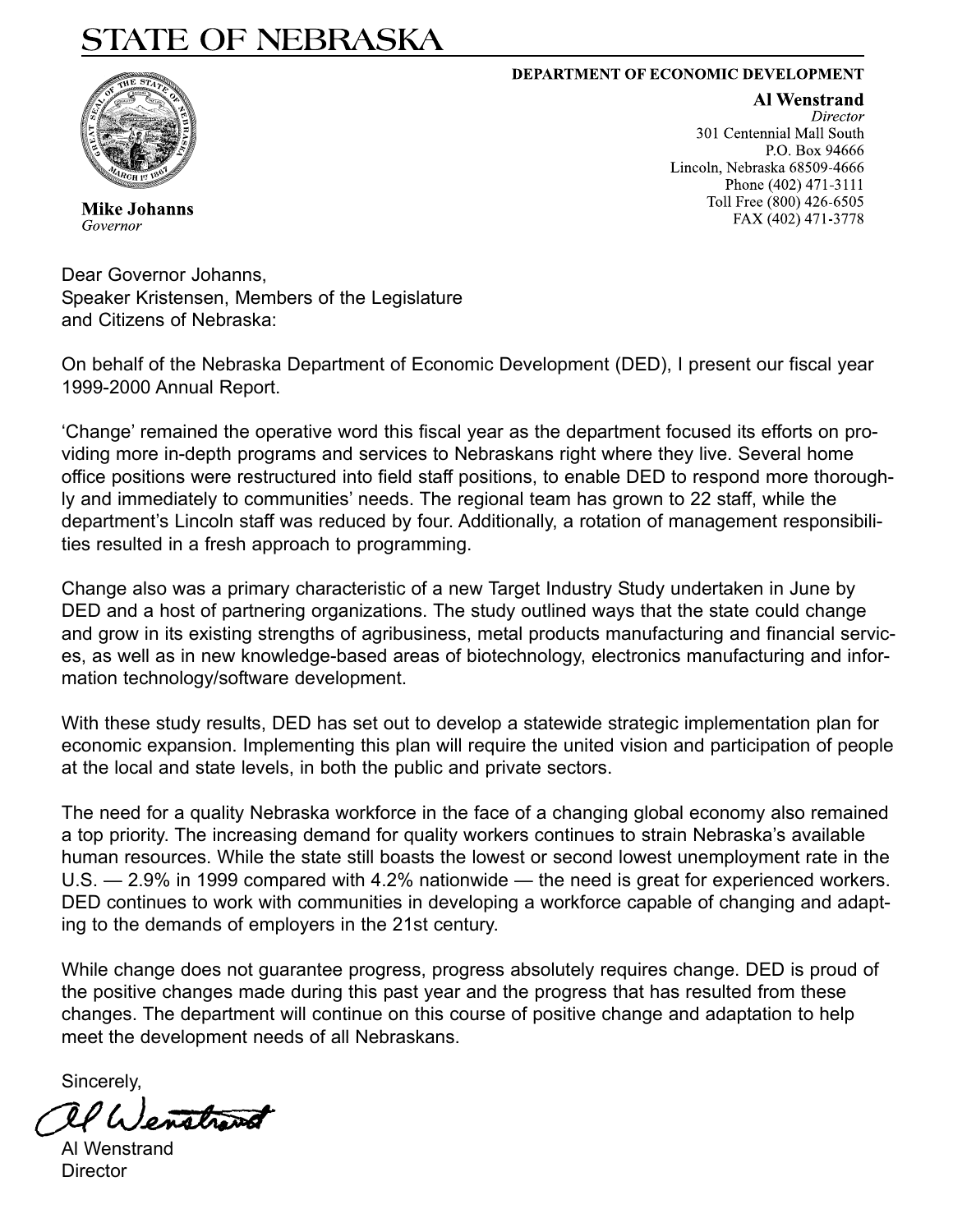# **ORGANIZATION CHART Department of Economic Development**

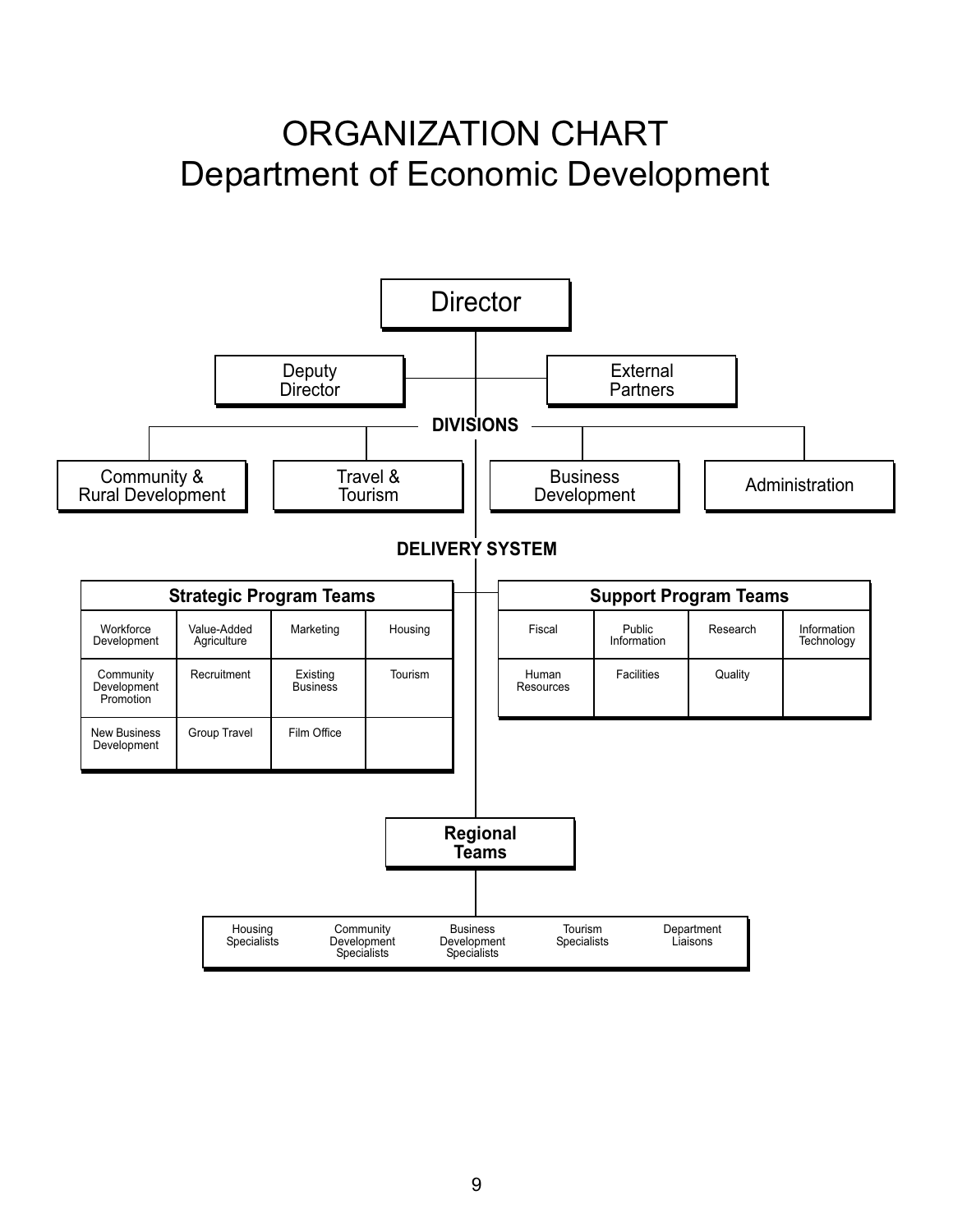#### **ECONOMIC PERFORMANCE INDICATORS**

During FY 1999-2000, Nebraska began a new century with record high employment and a continuing low unemployment rate. The state benefited from being part of a strong national economy. Data from the Nebraska Department of Labor shows that the state's unemployment rate was below 3.0 percent in every month of the fiscal year. In June 2000, it was 2.9 percent — the same as in June 1999 — and below the national average of 4.0 percent.

Business demand for workers in Nebraska remained strong, producing more job choices than ever before. Self-employment opportunities also rose. But the state's largest sector for home-based business — agriculture — contended with continued low farm commodity prices, especially for grains.

#### **INDUSTRY GROWTH**

Nebraska's total employment grew by 825 jobs from June 1999 to June 2000 (see Table 1). Increases occurred in five of seven major sectors: government; transportation, communications and public utilities; construction and mining; finance, insurance and real estate; and manufacturing. Trucking growth was the major contributor to job increases in transportation. Banks and other depository institutions had most of the employment gains in finance, insurance and real estate. And in the manufacturing sector, increased food processing, especially of meat products, led the advance.

Faced with a tight market for workers, some labor-intensive industries in the trade and services sectors had significant losses in employment. In the wholesale and retail trade sector, two-thirds of the total employment decline from June 1999 to June 2000 occurred at eating and drinking establishments. In the services sector, a drop in business services employment caused most of the decrease.

| <b>TABLE 1</b><br>Non-Farm Payroll Employment by Place of Work in Nebraska<br><b>Industry Breakdown</b><br>June 1999-June 2000<br>Employment |                              |                              |                         |                         |  |  |  |  |  |
|----------------------------------------------------------------------------------------------------------------------------------------------|------------------------------|------------------------------|-------------------------|-------------------------|--|--|--|--|--|
| <b>Sector</b><br><b>Percent</b>                                                                                                              | <b>June 1999</b>             | <b>June 2000</b>             | Change                  |                         |  |  |  |  |  |
| <b>Total Employment</b>                                                                                                                      | 901,700                      | 902,525                      | 825                     | 0.1%                    |  |  |  |  |  |
| Manufacturing<br><b>Construction and Mining</b><br>Transportation,<br>Communications, and                                                    | 117,746                      | 117,878                      | 132                     | 0.1%                    |  |  |  |  |  |
| <b>Public Utilities</b><br>Trade<br>Finance, Insurance, and Real                                                                             | 57,7695<br>217,567           | 8,297<br>214,028             | 528<br>(3,539)          | 0.9%<br>$-1.6%$         |  |  |  |  |  |
| Estate<br><b>Services</b><br>Government<br>Source: Nebraska Department of Labor                                                              | 61,608<br>246,372<br>153,672 | 61,883<br>245,296<br>157,933 | 275<br>(1,076)<br>4,261 | 0.4%<br>$-0.4%$<br>from |  |  |  |  |  |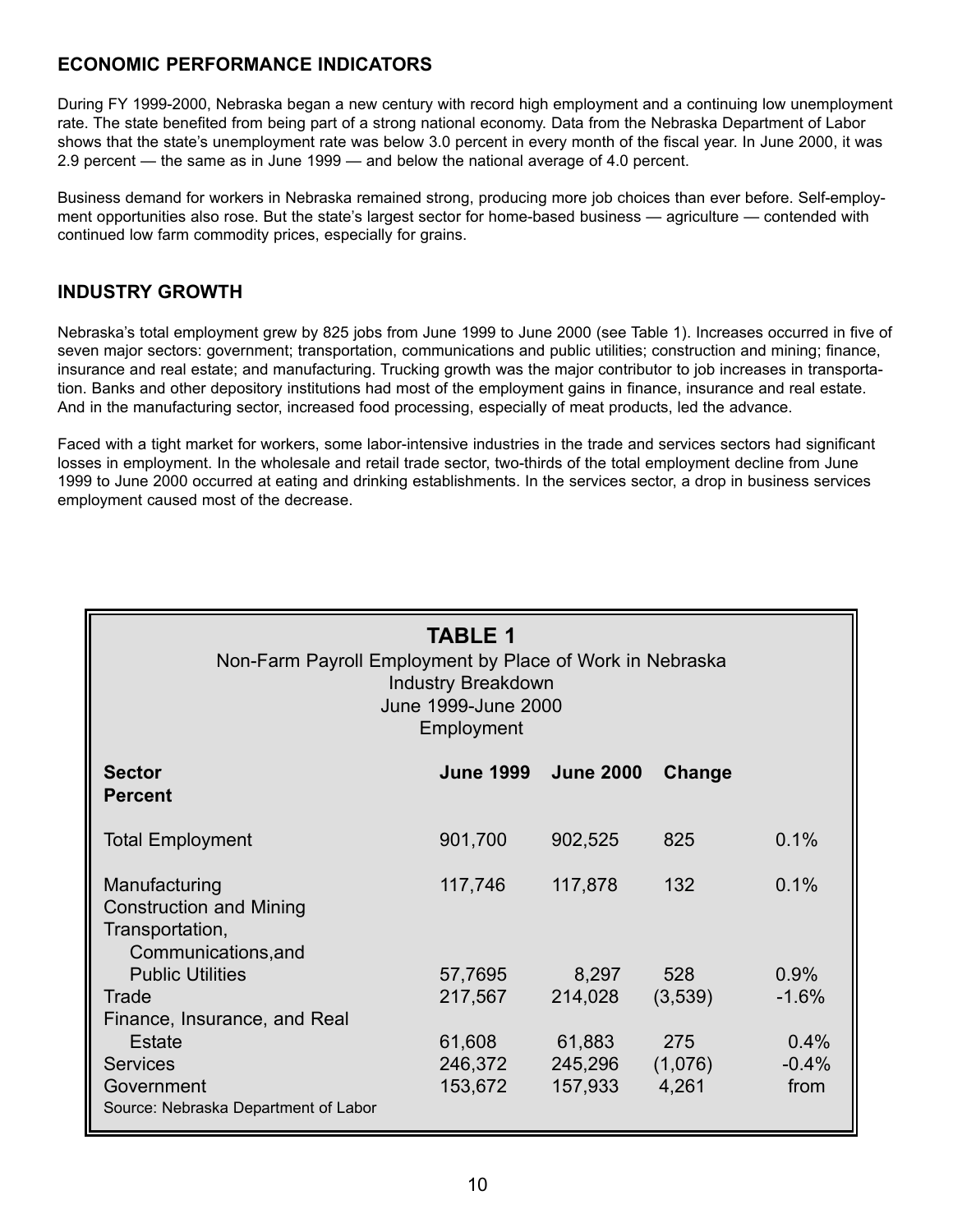### **GEOGRAPHIC DISTRIBUTION**

Nebraska's employment and population continued to grow more in the Lincoln and Omaha metropolitan areas than in the rest of the state in FY 1999-2000. In June 2000, the two metropolitan areas together had more than 60 percent of the state's non-farm jobs, up from 59.5 percent a year earlier. Nebraska's portion of the Omaha metropolitan area (Cass, Douglas, Sarpy and Washington counties) had an increase of 1,323 jobs from June 1999 to June 2000; the Lincoln metropolitan area (Lancaster County) gained 4,160 (see Table 2).

The metropolitan areas share of Nebraska's total jobs was much greater than their share of the state's total workers by residential location. According to the Nebraska Department of Labor, counties in the state outside of the Lincoln and Omaha metropolitan areas had more than 57 percent of the state's employed residents in June 2000, little changed from the previous June. But a majority of the state's total population — workers plus others — now live in the metropolitan areas. The U.S. Bureau of the Census estimates that on July 1, 1999, Nebraska had a total population of 1,666,028, of which 850,107, or more than 51 percent, resided in metropolitan Lincoln and Omaha.

| <b>TABLE 2</b>                                                                                                                |                                          |                                          |                                  |                                 |  |  |  |  |  |
|-------------------------------------------------------------------------------------------------------------------------------|------------------------------------------|------------------------------------------|----------------------------------|---------------------------------|--|--|--|--|--|
| Non-Farm Payroll Employment by Place of Work in Nebraska<br><b>Regional Breakdown</b><br>June 1999-June 2000<br>Employment    |                                          |                                          |                                  |                                 |  |  |  |  |  |
| <b>Region</b><br>Percent                                                                                                      | <b>June 1999</b>                         | <b>June 2000</b>                         | Change                           |                                 |  |  |  |  |  |
| <b>Nebraska</b><br>Metropolitan Omaha<br>Metropolitan Lincoln<br><b>Rest of State</b><br>Source: Nebraska Department of Labor | 901,700<br>383,236<br>153,322<br>365,142 | 902,525<br>384,559<br>157,482<br>360,484 | 825<br>1,323<br>4,160<br>(4,658) | 0.1%<br>0.3%<br>2.7%<br>$-1.3%$ |  |  |  |  |  |

#### **WAGES AND INCOME**

Strong demand for workers in many industries helped boost wages in Nebraska in FY 1999-2000. The average hourly earnings of manufacturing production workers reported by the Nebraska Department of Labor rose from \$12.72 in June 1999 to \$12.83 in June 2000. In the services sector, there was an increase from \$11.49 to \$12.33 per hour. Wage increases were especially large in business services, where the average hourly earnings went from \$11.17 to \$12.73, a jump of almost 14 percent.

The average income of Nebraskans (including wages, interest, dividends, transfer payments, etc.) has historically been below the national average. The U.S. Bureau of Economic Analysis reports that per capital personal income in Nebraska in 1999 was \$27,049, or 94.8 percent, of the U.S. average of \$28,542. Much of this difference is offset by a cost of living that also is below the national average. The first quarter 2000 cost of living survey by the American Chamber of Commerce Researchers Association found that general living costs in Nebraska communities surveyed averaged 4.4 percent below the national average.

### **NEBRASKA DATABOOK**

Much of the above information and other data on Nebraska can be seen in The Nebraska Databook, accessible via DED's internet home page at: http://www.neded.org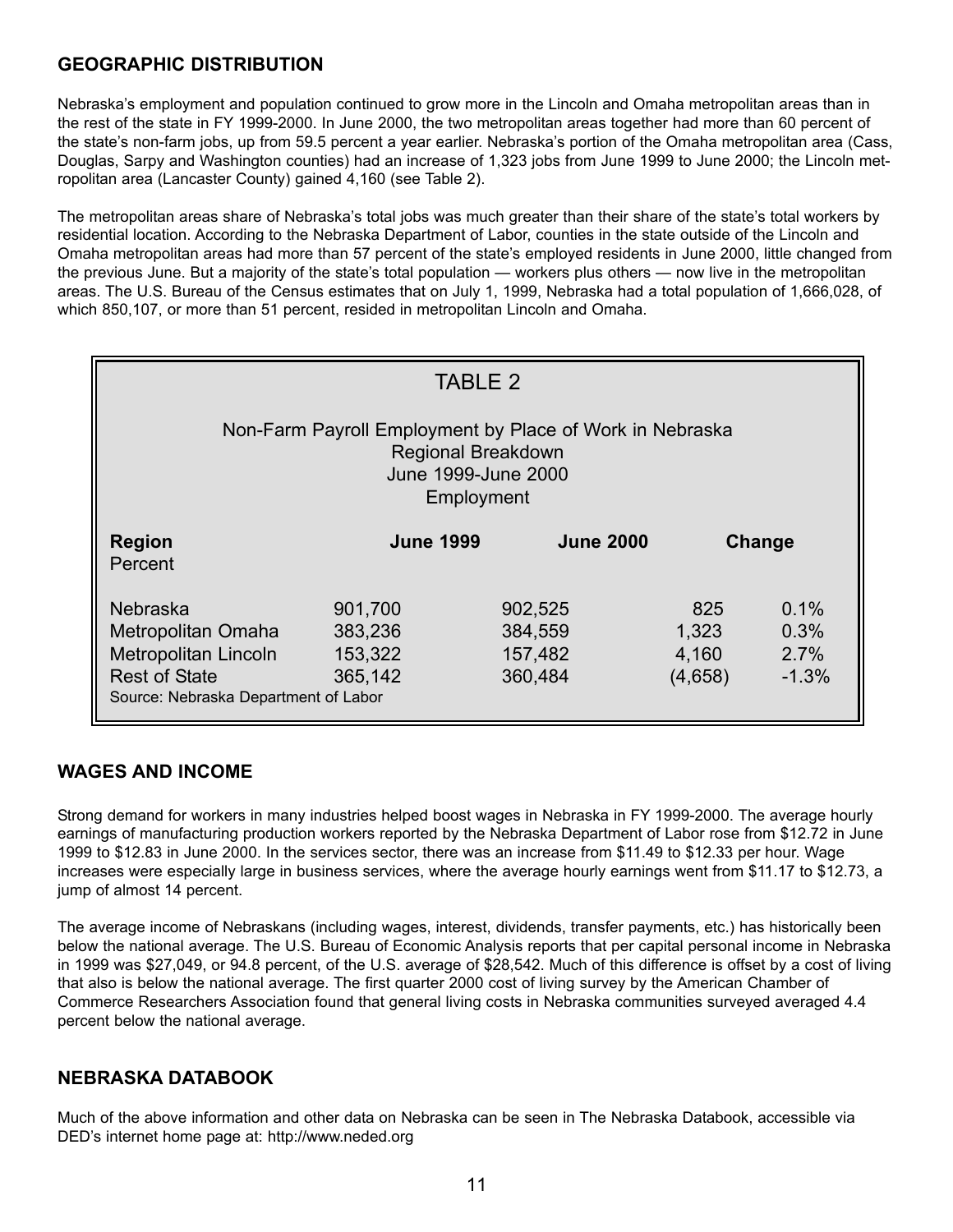## COMMUNITY AND RURAL DEVELOPMENT

### **FY 2000 HIGHLIGHTS**

- Assistance provided to 613 housing units from Community Development Block Grant (CDBG) and HOME funding.
- More than 30% of all CDBG funds went to communities with populations less than 1000.
- 230 housing units and 462 homeowners were assisted from the Nebraska Affordable Housing Trust Fund.
- 19,090 people were served through the Nebraska Homeless Assistance Program.
- 211 client-businesses received loans and more than 2,200 clients received business training through the Microenterprise Loan program, which helped create or retain 889 jobs.
- 29 communities received strategic planning assistance.
- 65 communities were assisted through the Nebraska Community Improvement Program.

Communities and nonprofit organizations are encouraged to enlist services and funding offered through the department to help plan for future needs.

#### **NEBRASKA COMMUNITY IMPROVEMENT PROGRAM (NCIP)**

NCIP provides statewide recognition for outstanding community and economic development efforts, helping 65 communities in FY99-00 with planning and implementing projects. These efforts were further supported and sustained by hundreds of volunteers who invest their own time and talents to ensure each project's success. Another 29 communities and nonprofit organizations received help with strategic planning.

#### **COMMUNITY DEVELOPMENT ASSISTANCE ACT (CDAA)**

CDAA provides tax credits to local governments and nonprofit organizations, which in turn, use the credits as incentives for businesses to donate funds to their organization for specific development projects. In FY99-00, four community betterment organizations received \$62,400 in state tax credits to assist in developing nearly \$1 million worth of projects, including a museum, youth program, part and recreational activities.

#### **TRIBAL DEVELOPMENT**

DED works with Nebraska's Native American Tribes to identify opportunities and resources for development. Last year, DED Director Al Wenstrand began meeting with Nebraska's tribal governing councils to discuss ways to work together.

#### **WATER/WASTEWATER AND PUBLIC WORKS**

A multi-agency joint review and funding process for water/wastewater projects continued in FY99-00, reviewing 58 projects. Nine projects were received \$2,193,635 in CDBG funding. An additional \$3,427,000 was leveraged. Twelve projects also were funded for public works at \$2,460,000 with an additional \$5,580,578 of leveraged financing.

#### **ECONOMIC DEVELOPMENT**

Creating quality jobs, retaining existing businesses and providing assistance to attract new businesses is a priority for DED. The goal is to partner with the private sector and financial institutions, leading to investments in new facilities, equipment, and infrastructure that will support businesses. CDBG funds are leveraged with other funds to create and retain jobs in non-metropolitan areas of the state. A Spec Building program helped attract new businesses.

DED conducted a study of planning grants issued during the past five years to evaluate the responsiveness of the CDBG-funded plans. Local officials identified the planning activities in which their communities participated during the last five years. The following year, communities were awarded 1999 CDBG funds to carry out local initiatives as listed below:

| <b>Community Planning Activities</b>                                            |          |           |  |  |  |  |  |  |  |  |
|---------------------------------------------------------------------------------|----------|-----------|--|--|--|--|--|--|--|--|
|                                                                                 | 1999     | 1993-1998 |  |  |  |  |  |  |  |  |
| <b>Comprehensive Planning</b>                                                   | 80.69%   | 71.6%     |  |  |  |  |  |  |  |  |
| <b>Housing Study</b>                                                            | 1.24%    | 52.6%     |  |  |  |  |  |  |  |  |
| Blight/Substandard and Redevelopment Plans                                      | $4.44\%$ | 37.9%     |  |  |  |  |  |  |  |  |
| Infrastructure                                                                  | 13.62%   |           |  |  |  |  |  |  |  |  |
| <b>Strategic Planning</b>                                                       |          | 21.2%     |  |  |  |  |  |  |  |  |
| Significant in FY99: 54.32% countywide plans were developed for seven counties. |          |           |  |  |  |  |  |  |  |  |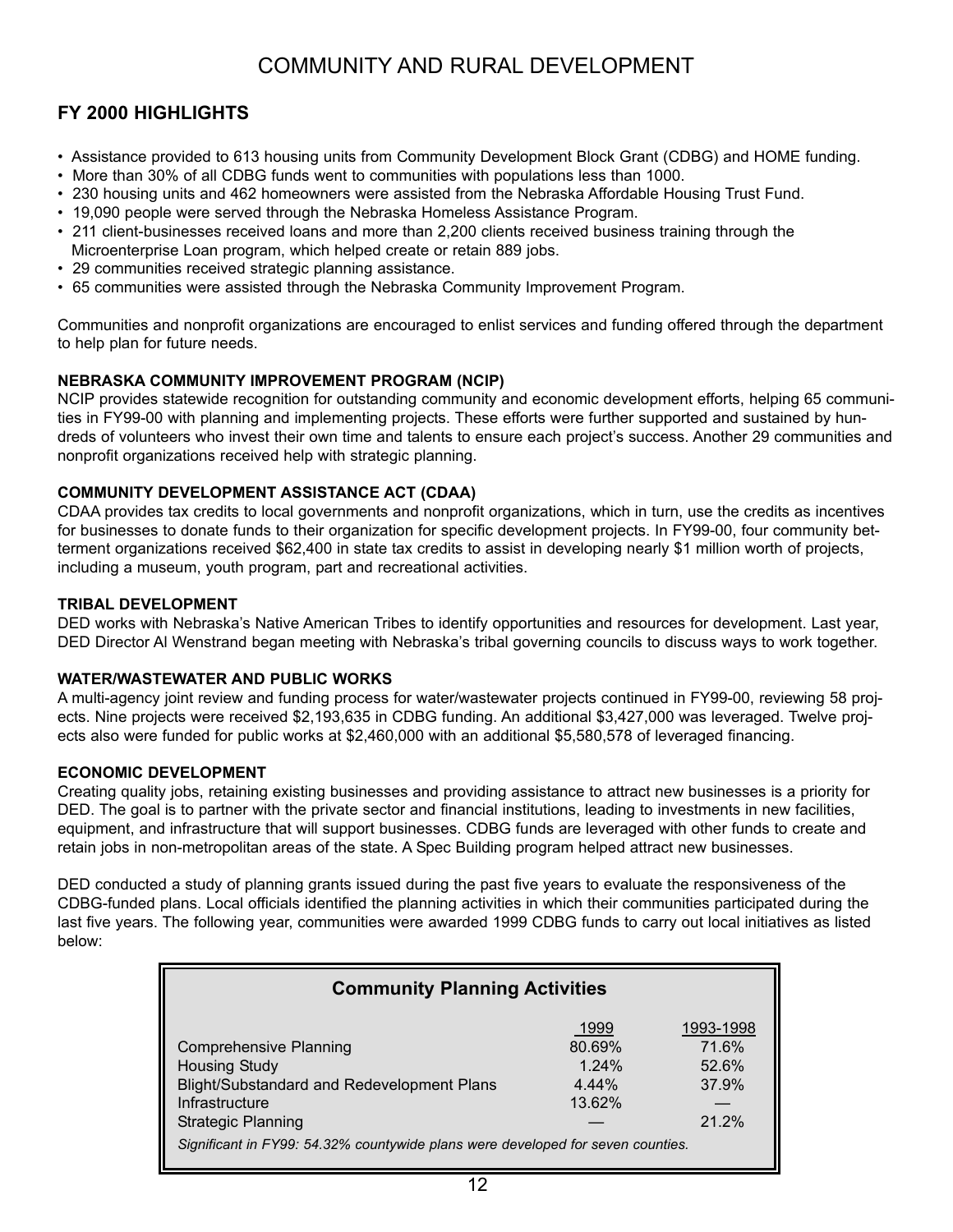## **Summary of 1999 CDBG Funds to Communities and Counties**



The study also revealed that Nebraska's largest communities (outside of Omaha and Lincoln) to its smallest villages benefit from CDBG funding. City councils and county boards review needs and set priorities for program applications that target public improvements, housing and business development activities.

CDBG technical assistance funding laid the groundwork in 1999 for DED and the University of Nebraska-Lincoln (UNL) to compile and pilot two manuals for use by local planning officials — The Planning Primer and Planning and Zoning Law. Local officials not involved in the pilot program learned how to use the manuals at an annual statewide training session held in FY99-00. UNL in cooperation with its Division of Continuing Studies will place the manual on-line and develop on-line educational programs for community planning officials and citizens in 2001.

#### **HOUSING AND HOMELESSNESS**

DED blends funding from the CDBG, HOME Investment Partnership and Nebraska Affordable Housing Trust Fund into a single Nebraska Affordable Housing Program. Funds are available to local governments, nonprofit organizations, and public housing authorities to increase homeownership opportunities and affordable rental units for low-income families and individuals with down payments towards homeownership or rehabilitation of affordable housing. In program year 1999-2000, DED assisted with 613 housing units with CDBG/HOME funds at a cost of \$9,181,014.80.

The department partners with a number of agencies, including Community Housing Development Organizations (CHDOs) to maximize the impact, cost savings, and long-term affordability of housing. The nonprofit CHDOs develop, own and sponsor affordable housing projects in communities. They also provide additional services, such as homeownership training, special needs housing, and help with physical accommodations in housing. The following state and federal agencies and organizations assisted DED with review and on-site consultation for affordable housing project in FY99-00: Nebraska Investment Finance Authority, U.S. Department of Housing and Urban Development, U.S. Department of Agriculture Rural Development, and Nebraska Energy Office.

DED published the second Nebraska Affordable Housing Trust Fund Report in 2000, which identified organizations receiving funding and the location of projects. More than \$14 million was leveraged by the \$4.08 million in the trust fund program year 1999. The fund is expected to assist with the construction of 230 affordable housing units and help 462 homeowners make down payments on new homes, or rehabilitate existing homes. The projected economic impact is 440 new jobs and \$34 million in community investment.

More than 19,000 people were served through the Nebraska Homeless Assistance Program calendar year 1999. Grants totaling \$2,072,550 were made to 57 homeless shelter providers. Nebraska's Homeless Shelter Assistance Trust Fund is combined with monies from the Emergency Shelter Assistance Grant program from the U.S. Department of Housing and Urban Development to provide a variety of client services and homeless prevention assistance.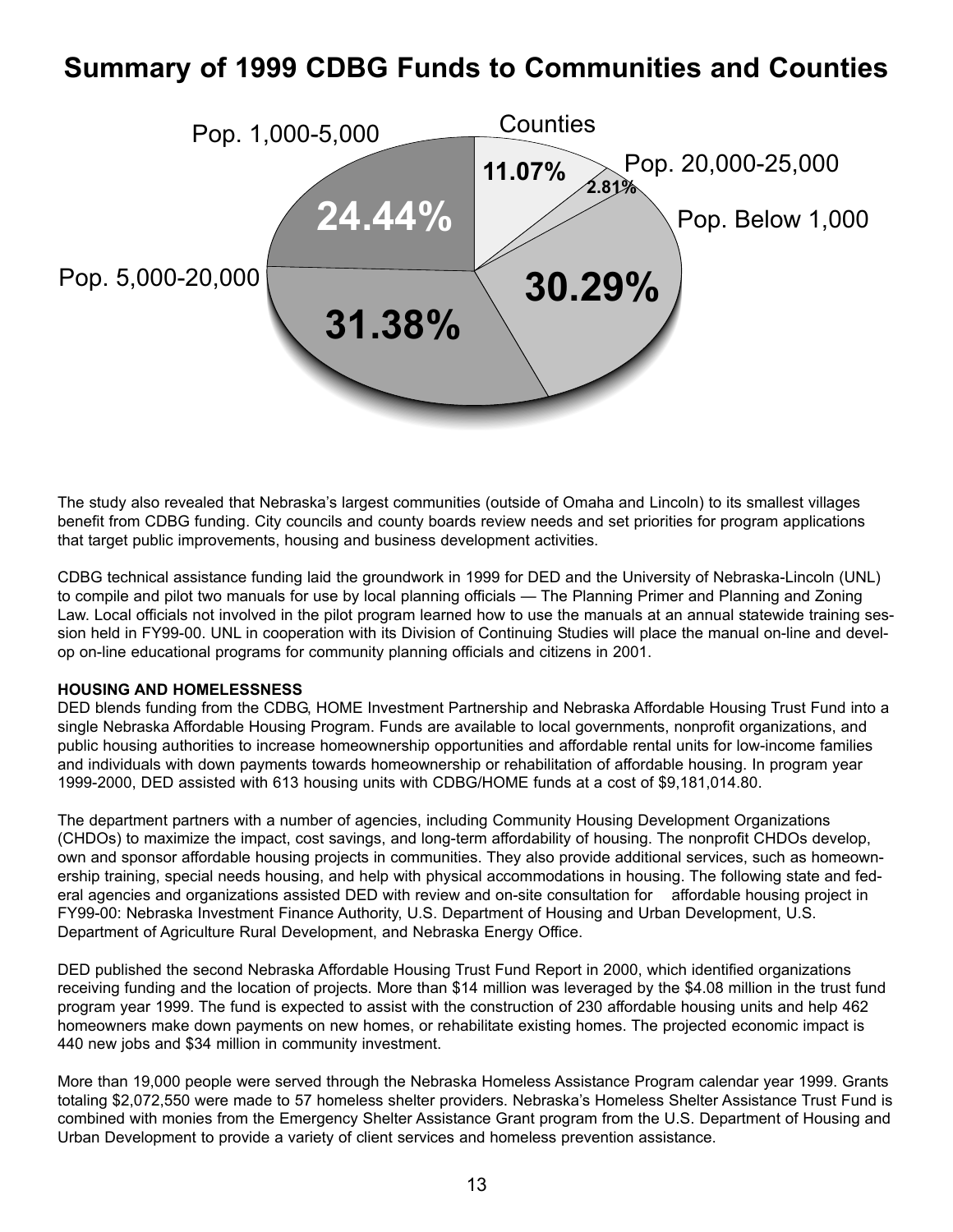## **Housing Assistance 1999-2000 Program Year**

**PROGRAM ASSISTANCE COST** CDBG/HOME Grants 613 Housing Units \$9.2 million Homeless Assistance Grants 67 Homeless Shelters 62.1 million

Served 19,417 Clients Housing Trust Fund 230 Housing Units \$4.08 million 462 Homeowners

During the past year, 21 commissioners with the Nebraska Commission on Housing and Homelessness met monthly to develop policies and program recommendations for the governor on affordable housing, homelessness and near-homelessness. The commission has sponsored two Housing and Homelessness conferences since 1998.

#### **NEBRASKA MICROENTERPRISE FUND**

The first Nebraska Microenterprise Fund Report, issued in January 1999, summarized funding accomplishments. The Nebraska Microenterprise Fund was created by the Nebraska Legislature in 1997 to serve businesses with five or fewer employees. From 1997-1999, the fund made 211 loans totaling \$1,040,328. The average loan was \$4,930. During this same period, more than 2,200 clients received business training. As a result, 889 jobs were created or retained. Of the clients served, 49% lived in distressed counties, 45% were low-to-moderate income earners, and 22% were on public assistance.

#### **REGIONAL TEAMS**

In 2000, DED expanded its programs and services in greater Nebraska to respond more quickly and directly to citizens needs. By the end of 2000, the department had 22 staff in the field — one regional team coordinator overseeing three regional teams with seven members each — dedicated to providing a coordinated, multi-disciplinary approach toward economic development, including services in the areas of leadership development, community planning, business development, financial consulting, housing, tourism development and marketing.

A noteworthy achievement in 2000 was in the area of business retention and expansion. The teams assisted community and business leaders in 26 counties, making more than 350 business calls. This effort led to many follow-up business calls, where further services, such as job training, infrastructure development, and business financing assistance were provided.

|                    | WEST                                 |               |                |                                  |                      | <b>CENTRAL</b>                 |                  |                                        |              |                         |                |                             |                                                  |                                                                |
|--------------------|--------------------------------------|---------------|----------------|----------------------------------|----------------------|--------------------------------|------------------|----------------------------------------|--------------|-------------------------|----------------|-----------------------------|--------------------------------------------------|----------------------------------------------------------------|
| SIOUX              | <b>DAWES</b>                         | SHERIDAN      | <b>CHERRY</b>  |                                  |                      | <b>KEYAPAHA</b>                |                  | <b>BOYD</b>                            |              |                         |                |                             |                                                  |                                                                |
|                    | <b>NORTHWEST</b><br><b>BOX BUTTF</b> |               |                | <b>NORTH CENTRAL</b>             |                      | <b>BROWN</b><br><b>Bassett</b> | <b>ROCK</b><br>☆ | <b>HOLT</b>                            |              | KNOX<br>ANTELOPE        | PIERCE         | CEDART<br>WAYNE             | <b>DIXON</b><br><b>DAKOTA</b><br><b>THURSTON</b> | <b>EAST</b>                                                    |
| <b>SCOTTSBLUFF</b> | <b>MORRILI</b><br>Scottsbluff/Gering | <b>GARDEN</b> | <b>GRANT</b>   | <b>HOOKER</b>                    | <b>THOMAS</b>        | <b>BLAINE</b>                  | LOUP             | GARFIELD WHEELER                       |              | <b>BOONE</b>            | <b>MADISON</b> | STANTON CUMING<br>NORTHEAST |                                                  | <b>BURT</b>                                                    |
| <b>BANNER</b>      |                                      |               | <b>ARTHUR</b>  | McPHERSON   LOGAN                |                      | <b>CUSTER</b>                  | Ħ                | VALLEY                                 | GREELEY      |                         | <b>PLATTE</b>  |                             | COLFAX DODGE                                     | WASH-                                                          |
| KIMBALL            | <b>CHEYENNE</b>                      | <b>DEUEL</b>  | KEITH          | LINCOLN                          |                      |                                | <b>Anselmo</b>   | SHERMAN HOWARD<br><b>SOUTH CENTRAL</b> |              | <b>NANCE</b><br>MERARCH | POLK           | 文Bellwood                   | BUTLER SAUNDERS                                  | <b>DOUGLAS</b><br>SARPY                                        |
|                    |                                      |               | <b>PERKINS</b> |                                  |                      | <b>DAWSON</b>                  |                  | <b>BUFFALO</b>                         | HALL         | <b>HAMILTON</b>         | lyork          | SEWARD<br><b>SOUTHEAST</b>  | LANCASTER                                        | <b>CASS</b>                                                    |
|                    |                                      |               | CHASE          | <b>HAYES</b><br><b>SOUTHWEST</b> | <b>FRONTIER</b>      | GOSPER                         |                  | PHELPS KEARNEY                         | <b>ADAMS</b> | <b>CLAY</b>             |                | <b>FILLMORESALINE</b>       | GAGE                                             | <b>OTOE</b><br>$\star$ <i>Auburn</i>                           |
|                    |                                      |               | <b>DUNDY</b>   |                                  | HITCHCOCK RED WILLOW | <b>FURNAS</b>                  | <b>HARLAN</b>    | FRANKLIN                               |              | <b>WEBSTER NUCKOLLS</b> | THAYER         | JEFFERSON                   |                                                  | NEMAHA<br><b>JOHNSON</b><br><b>PAWNEE</b><br><b>RICHARDSON</b> |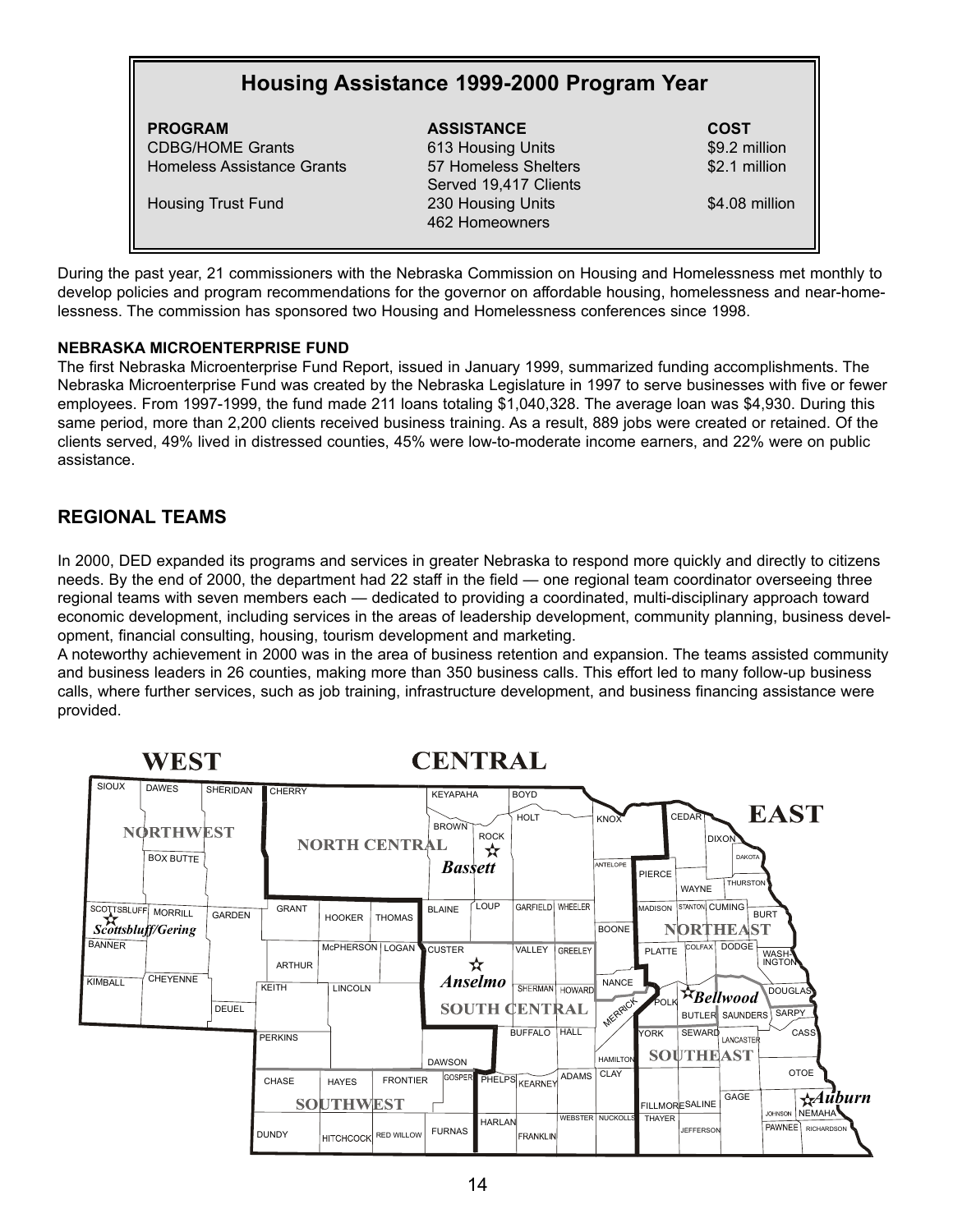## **BUSINESS DEVELOPMENT**

#### **FY2000 HIGHLIGHTS**

• 37 new business recruitment prospects.

• 18 new or expanding companies were provided CDBG financial support, resulting in the creation/retention of 1,150 jobs and increasing they payroll in the state by \$13.2 million.

- 804 employees provided start-up or retraining from customized Job Training Fund.
- 105 contract rewards for \$11.7 million as result of Surety Bond Assistance program.
- 21 training events for export businesses were held with partner organizations.
- 2,500 One-Stop Business Assistance responses.
- 30 communities joined TeamMates of Nebraska mentoring program.
- MEP had an impact of \$15.8 million, 299 jobs retained and 395 jobs created.

DED's Business Development efforts encompass the areas of business recruitment, international trade and investment, existing business assistance and workforce development.

#### **BUSINESS RECRUITMENT**

Increasing employment opportunities and capital investment in Nebraska is the mission of DED's business recruitment team. Staff work with communities to attract new businesses and industries through direct mail campaigns, phone calls to prospective industries, and participation in special events and trade shows targeting specific industries. The department encourages communities to further participate with state utility districts and organizations, such as the Nebraska Diplomats and Nebraska Economic Developers Association. A FY99-00 marketing campaign resulted in more than 380 industry responses. Financial assistance was provided to 18 companies locating or expanding to the state and to communities improving infrastructure for industrial development. Delegation trips to Europe, New York City, Chicago, Oregon, Washington and neighboring states in the U.S., resulted in more than 37 leads and several companies locating in Nebraska.

#### **GOVERNOR'S VALUE-ADDED INITIATIVE**

In 1999, Governor Mike Johanns established a directive to provide economic development assistance for the state's value-added agricultural and food processing endeavors as these relate to Nebraska's manufacturers. DED partnered with the Nebraska Department of Agriculture, uniting the departments' resources and staff who directly interact with private sector, agribusiness-based interests to identify specific development opportunities. In FY99-00, this value-added team helped companies identify core business strengths in order that they could form strategic alignments with other growth-oriented organizations. The initiative is helping maximize Nebraska's existing value-added potential, as well as establishing a long-term direction for developing the state's agricultural and food processing base.

#### **NEBRASKA INDUSTRIAL COMPETITIVENESS ALLIANCE (NICA)**

To help Nebraska's businesses remain competitive, NICA oversees the core strategic planning and governance of four major initiatives with administrative support from DED. NICA maintains standing committees for the Nebraska Manufacturing Extension Partnership, School-to-Career Initiative, TeamMates of Nebraska, and Science and Technology policy. Information is exchanged and shared between cross-functional teams of educators and representatives from labor, economic development, community colleges, postsecondary education institutions and businesses. The NICA initiatives are some of the most unique in the U.S. in that they are led by a public/private partnership.

#### **NEBRASKA MANUFACTURING EXTENSION PARTNERSHIP (MEP)**

The Nebraska MEP is a cooperative effort involving government- and education-based service organizations with strong histories of providing business and technical services to manufacturers and processors throughout the state. Nebraska MEP is affiliated with the National Institute of Standards and Technology (NIST) through its own Manufacturing Extension Partnership program. A network of customer agents located throughout Nebraska provide solutions for manufacturers to help them remain competitive in today's dynamic economy. In FY99-00, staff completed 815 projects of which 743 were for technical assistance. A total 20 staff from DED, the Nebraska Business Development Center, the University of Nebraska-Lincoln Food Processing Center, and community colleges averaged nearly 70 projects per month. MEP staff also conducted 50 events/workshops for 1,220 employees from 150 companies. The impact from these program activities were evaluated by third party independent surveyors under contract to NIST. Survey results (reported in the Nebraska MEP Sixth Year Annual Report) indicated a customer satisfaction level of 4.1 (on a scale of 0-5), as well as an impact of \$15.8 million, 299 jobs retained and 395 jobs created.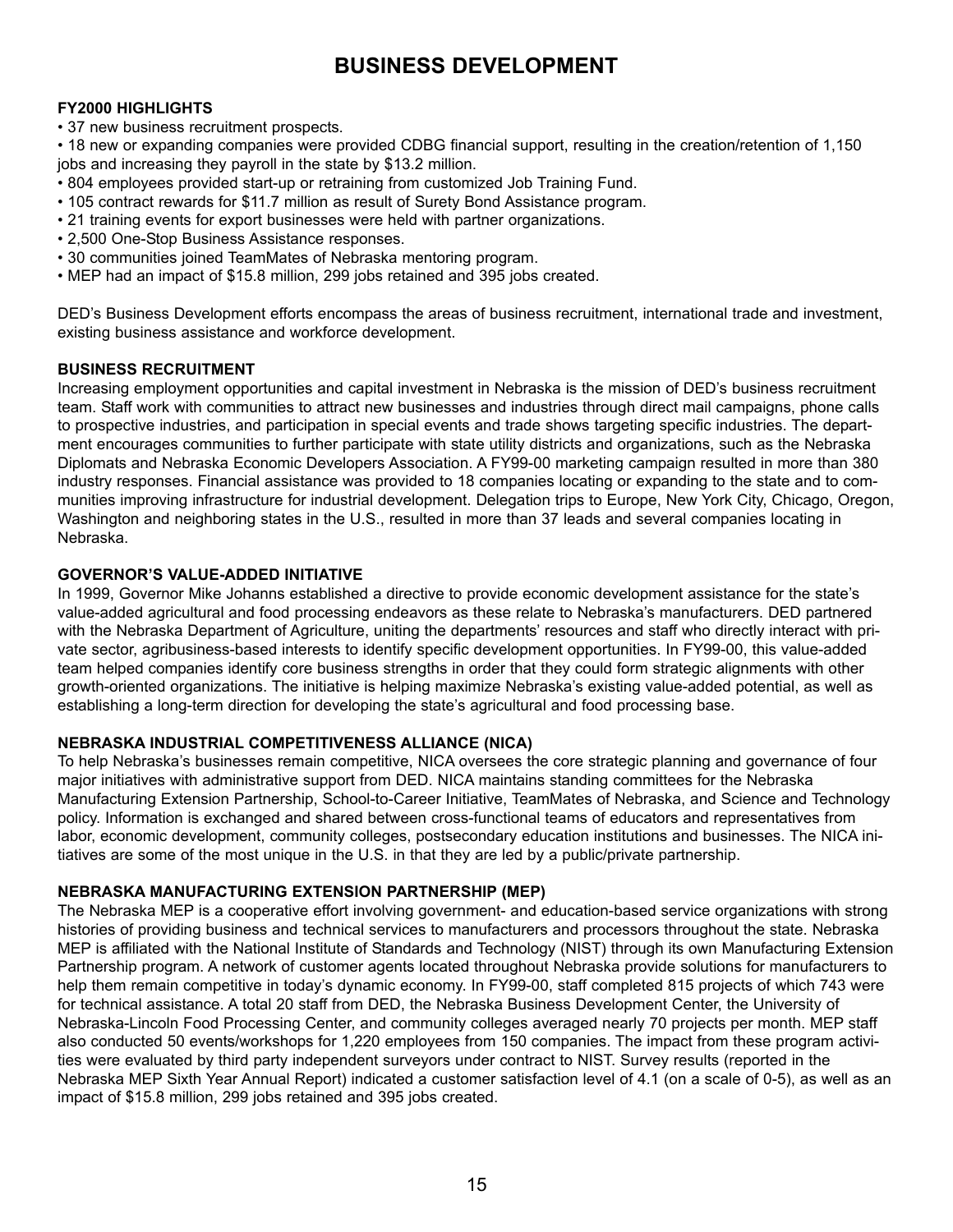#### **SCHOOL-TO-CAREER**

In 1995, Nebraska received a five-year grant from the U.S. departments of Labor and Education under the auspices of the School-to-Work Opportunities Act of 1994. The act's intent was to provide "venture capital" for states to create their own systems of school-to-work opportunities for students. Nebraska's "School-to-Career Initiative" is administered and coordinated by the Nebraska Industrial Competitiveness Alliance in partnership with DED. The initiative is made up of 20 regional partnership serving all 93 Nebraska counties. The goal of each partnership is to link area schools and businesses in implementing programs that help students identify and explore career options and experience the world of work. In FY99-00, Nebraska's 20 partnerships involved 9,237 employers and 648 schools serving 198,978 students. Of \$41 million spent on Nebraska's initiative, \$17 million has come from federal government and \$24 million from local matching grants. Nebraska's School-to-Career Initiative remains the only one in the U.S. administered by a state economic development agency.

#### **TEAMMATES OF NEBRASKA**

The school-based, one-to-one mentoring program is modeled after an original program begun by Tom and Nancy Osborne in Lincoln in 1991. Implemented in the Lincoln Public Schools in 1997, the program matched 160 middle school students with mentors. In July 1998, the program was expanded statewide. By the end of 2000, an estimated 30 schools/communities were involved with 1,800 mentor and student matches.

#### **SCIENCE AND TECHNOLOGY (EPSCOR)**

DED uses state general funds to match university and private funds that are, in turn, matched against National Science Foundation funds to stimulate competitive research. Under NICA's direction, the funds help sponsor basic research that may potentially impact the state's development. In FY 99-00, ESPCoR awards were valued at \$9 million, with nearly \$875,000 in private support leveraged.

#### **FINANCIAL PACKAGERS**

Three financial packagers help businesses and development professionals structure financing for business expansion, retention and recruitment projects. Packagers use other private and public financing tools to best meet the needs of all parties and to secure capital to expand and maintain the state's economy. In FY99-00, DED's financial packagers assisted with 18 CDBG loans, helped create and retain 1,150 jobs, and leveraged more than \$250 million in other investments . . . all which increased Nebraska payrolls by \$13.2 million.

#### **RURAL AND METROPOLITAN BASIC OCCUPATIONS**

The Rural and Metropolitan Basic Occupations is a cooperative commitment to support education and employment for economically-disadvantaged individuals in high-demand occupations paying a living wage. The initial project focused on "Rural and Metropolitan Basic Occupations" to help address the shortage of allied health professionals in rural areas. Of the first 158 health professionals entering the program, 115 graduated and found full-time employment. Buoyed by this success, a construction trade component was added in 1996. RAMBO is now a program of the Community Action Agencies of Nebraska with program funding provided through a partnership of public and private organizations.

#### **ENTERPRISE ZONES**

In 1993, the Enterprise Zone Act was passed by the legislature to broaden and stabilize the economic base of the state by stimulating job creation and investments in distressed areas. Enterprise Zones were created in Omaha, Madison County, Hall County (Alda), Scotts Bluff County and Dawes County (Chadron). DED works with Enterprise Zone boards to help stimulate investment and job creation in designated zones identified as chronically distressed. In FY99-00, more than \$ million in private funding was invested in Enterprise Zones and jobs were created with an average hourly wage of .

#### **SURETY BOND ASSISTANCE PROGRAM**

During the 1997 legislative session, funds were appropriated for the establishment of a Surety Bond Assistance Program. The program provides technical, financial and managerial assistance to small contractors, architects and engineers so that they are able to obtain bid and performance bonding. In FY99-00, the program recorded bid submissions equaling more than \$ million. These opportunities produced bond placements equaling \$ million in values; contract awards equaling \$ million in contract values; and an increased bonding capacity of more than \$ million. The program helped participants increase their firms bonding capacity by approximately percent — from \$ million to \$ million. banking applications produced more than \$ million in application values and generated approved loans representing more than \$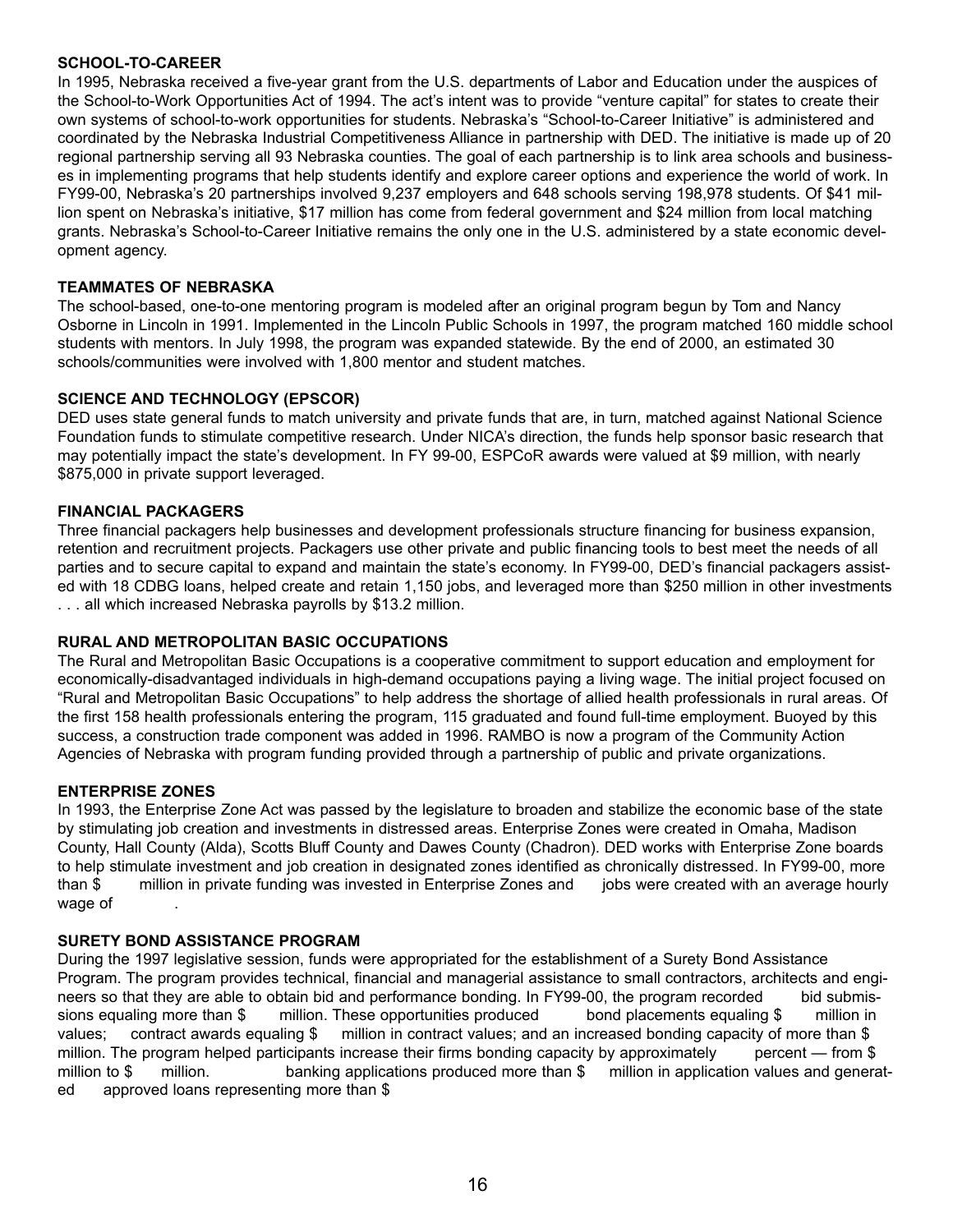#### **JOB TRAINING**

DED's job training funds are applied to the delivery of training through in-house company trainers, community colleges or other vendors. Additionally, funds are used to help offset costs associated with on-the-job training for new hires and retraining existing workers in the use of new processes and equipment. In FY99-00, customized job training funds were used to train or retrain 738 employees. The starting wage of workers hired and trained for new jobs was \$9.38.

#### **NEBRASKA WORKS**

Established in 1998, the Nebraska Works office created a statewide system of employment, education and training opportunities to increase the number and quality of workers for the state's growing employment opportunities. The office assists businesses and communities with strategic planning to retain residents employed in jobs; to encourage students to attend college or work in Nebraska following graduation; to prepare and link workers in Nebraska with available jobs; and to upgrade Nebraska workers' skills. By 2005, Nebraska will need an estimated 50,000 workers to fill available jobs.

#### **INTERNATIONAL TRADE AND INVESTMENT**

During FY99-00, DED's Office of International Trade & Development assisted with two governor-led international trade and investment missions to Hong Kong, China and Australia; a international agricultural trade show in Mexico; a trade and reverse investment mission to Europe; and two staff exchange/training programs to the Ukraine and Southeast Asia. DED's International Trade & Investment Office, along with various partners, organized 21 training events for export businesses, and hosted the Midwest U.S. - Japan Association Conference in Omaha. In addition, the office hosted 13 delegations from Croatia, Hong Kong, Japan, China, Israel, Mexico, Tajikistan, the Philippines and Great Britain. Although the "Asian Economic Crisis" led to a significant decrease in exports to Southeast Asia in 1998, overall exports of Nebraska's manufactured goods increased in 1999 to a record \$2.3 billion.

#### **ONE-STOP BUSINESS ASSISTANCE**

The One-Stop Business Assistance Office was created in 1988 to improve state government's responsiveness to questions about starting or doing business in Nebraska. The One-Stop office helps businessowners and entrepreneurs get their questions answered as quickly as possible, provides the necessary forms and information, or locates appropriate sources to do so. The One-Stop office averages more than 2,500 yearly requests for assistance, and maintains the 'Nebraska Business Toolkit' web page at http://assist.neded.org to help businesses quickly locate information that addresses many commonly asked questions.

#### **RECYCLING**

The Recycling Economic Development Advocate (REDA) program helps Nebraska businesses get started and existing businesses expand and incorporate recycled feedstock into their processes. The REDA program assists businesses with developing business plans; identifying financing options and opportunities to reduce disposal costs by reusing or recycling waste materials generated on-site; locating technical resources for evaluating materials, processing and equipment; and finding other assistance.

#### **NEBRASKA DIPLOMATS, INC.**

The Nebraska Diplomats, Inc., is a non-profit corporation that works in conjunction with DED and other economic development organizations to promote Nebraska's productive business climate and unique quality of life. The corporation represents the largest economic development organization in the state. Members conduct a specific plan of work and used their rapport with business executives throughout the world to promote investment and employment in the state.

#### **NEBRASKA BUSINESS VISITATION PROGRAM**

DED initiated the Nebraska Business Visitation Program in July 1999 in cooperation with the Nebraska Diplomats and the Nebraska Economic Developers Association. The program facilitated one-on-one interviews with Nebraska businesses to document their contributions made to the state's and region's economy; to offer resources and assistance in the growth and expansion of these businesses; and to identify unique problems and barriers the companies may experience while doing business in the state.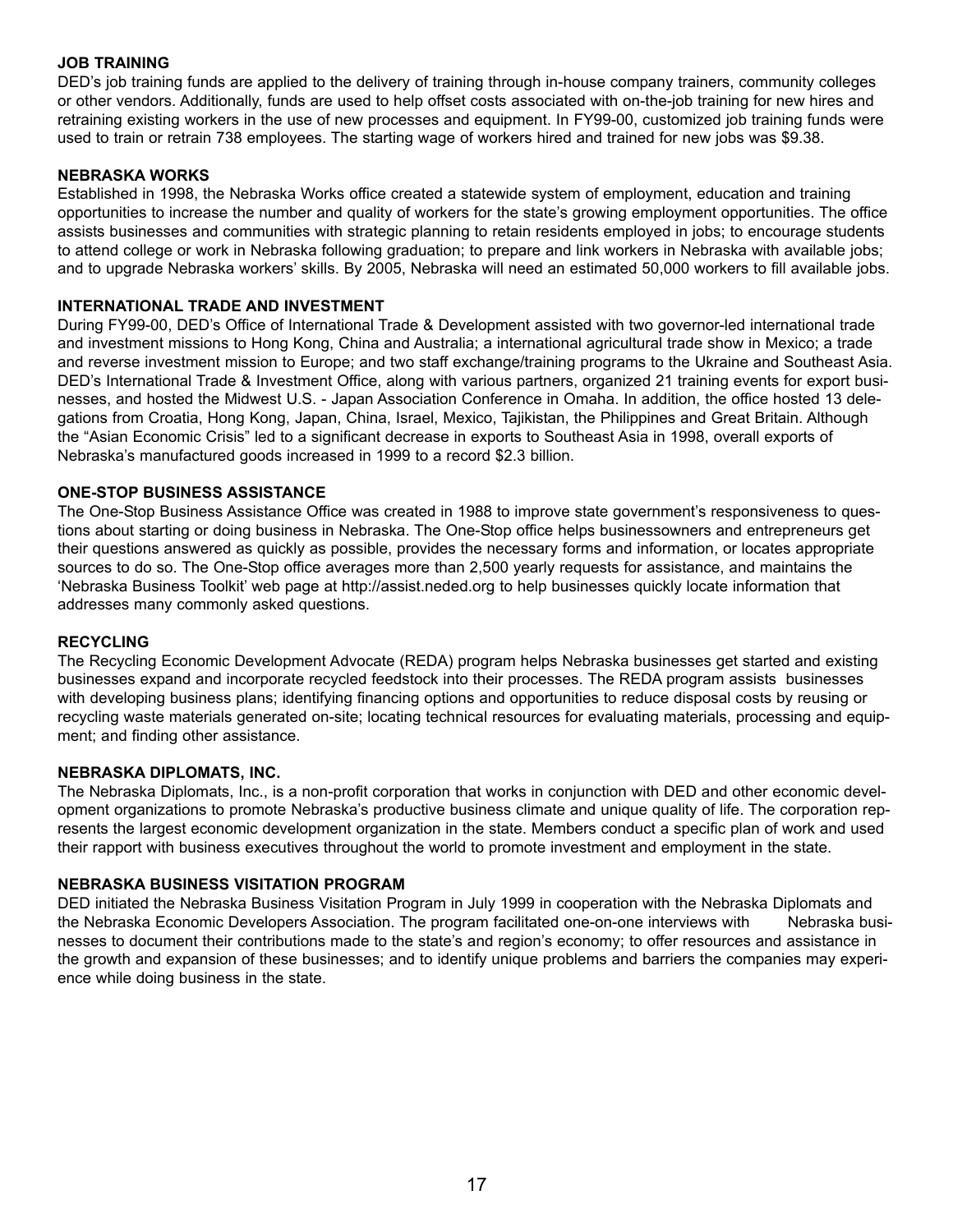## **TOURISM AND FILM**

#### **FY2000 HIGHLIGHTS**

- Responded to 130,314 requests for travel information
- 14,200 e-mail responses
- 501,492 website user sessions
- Media campaign reached 240 million households worldwide
- Computer stations and video monitors located at I-80 rest areas
- More than 450,000 travelers assisted by travel counselors at I-80 rest areas
- Information provided to more than 400 tour operators and travel agencies
- Provided 35 local/regional tourism promotion grants
- \$750,000 in grants for tourism development projects across Nebraska
- Several independent feature and commercial films were made in Nebraska with expenditures of more than \$500,000

DED's Travel and Tourism staff offer programs and services to help communities and regions develop their tourism potential. These programs and services include the Tourism Assessment Resource Growth and Evaluation Team, tourism marketing grants, tourism marketing partnerships, film industry services, domestic and international trade shows, group tour marketing, familiarization tours for the group tour market, press tours and travel writers assistance, travel counselor program, Nebraska Scenic Byway program, Tourism Development Initiative, tourism planning assistance, and the Electronic Travel Information System. Travel and Tourism is primarily funded through a one percent lodging tax cash fund, with the exception of the Nebraska Film Office, which is funded by an appropriation from the state's general fund as directed by the Nebraska Legislature.

#### **STATISTICS**

Tourism is Nebraska's third-largest industry after agriculture and manufacturing. Tourists spent more than \$2.7 billion in Nebraska during 1999. The industry, which has achieved 12 years of continued growth, employs more than 45,000 Nebraskans. Visitors from other states and countries, as well as in-state residents made 19.3 million trips in Nebraska during 1999. The average stay was 2.2 nights per traveling party. Kansas, Iowa, Colorado, Missouri, South Dakota, Illinois, and Minnesota were the leading states of origin for tourists visiting Nebraska. Annual spending in Nebraska on trips away from home with overnight stays in paid accommodations, and on day trips to places 100 miles or more away has increased by more than \$1.4 billion since 1989.

#### **FILM OFFICE**

This office markets the state to industry professionals who are seeking a location for feature and commercial filming. The film officer prepares a marketing plan, attends film industry trade shows, publishes a film production directory, calls on producers and other film industry contacts and partners in hosting film industry events in the state. The Film Office receives more than 1,000 requests yearly for information on filming on location in Nebraska. A database is regularly updated with inquiry information. In FY99-00, the film officer attended four trade shows that market to industry professionals, and cosponsored the Biannual Great Plains Film Festival held at the University of Nebraska-Lincoln (UNL). The office also supports the new film and media technologies curriculum offered at UNL, and the first Nebraska Screenwriting Contest in partnership with the Nebraska Diplomats and Midwest Express Airlines.

#### **TOURISM INFORMATION**

In FY99-00, Travel and Tourism received and filled 130,314 requests for travel information. The tourism website, visitnebraska.org, generated more than 501,492 user sessions in FY99-00 (an increase of 400 percent over FY98-99), offering users instant access to tourism sites, events and lodging throughout the state. A total of 14,200 e-mail requests were received and answered (an average of 1,183 e-mail requests per month). Staff also helped publish and distribute 300,000 copies of the 2000 Nebraska Traveler magazine, and 175,000 copies of the 2000 Nebraska Events Catalogs, which are available for travelers' use.

#### **NDUSTRY MARKETING PLAN**

To promote Nebraska as a travel destination for domestic and international travelers, staff prepare an annual industry marketing and partnerships plan. The multimedia plan combines use of radio, TV, print and the Internet to reach approximately 240 million households, and offers advertising/marketing opportunities for Nebraska communities and businesses.